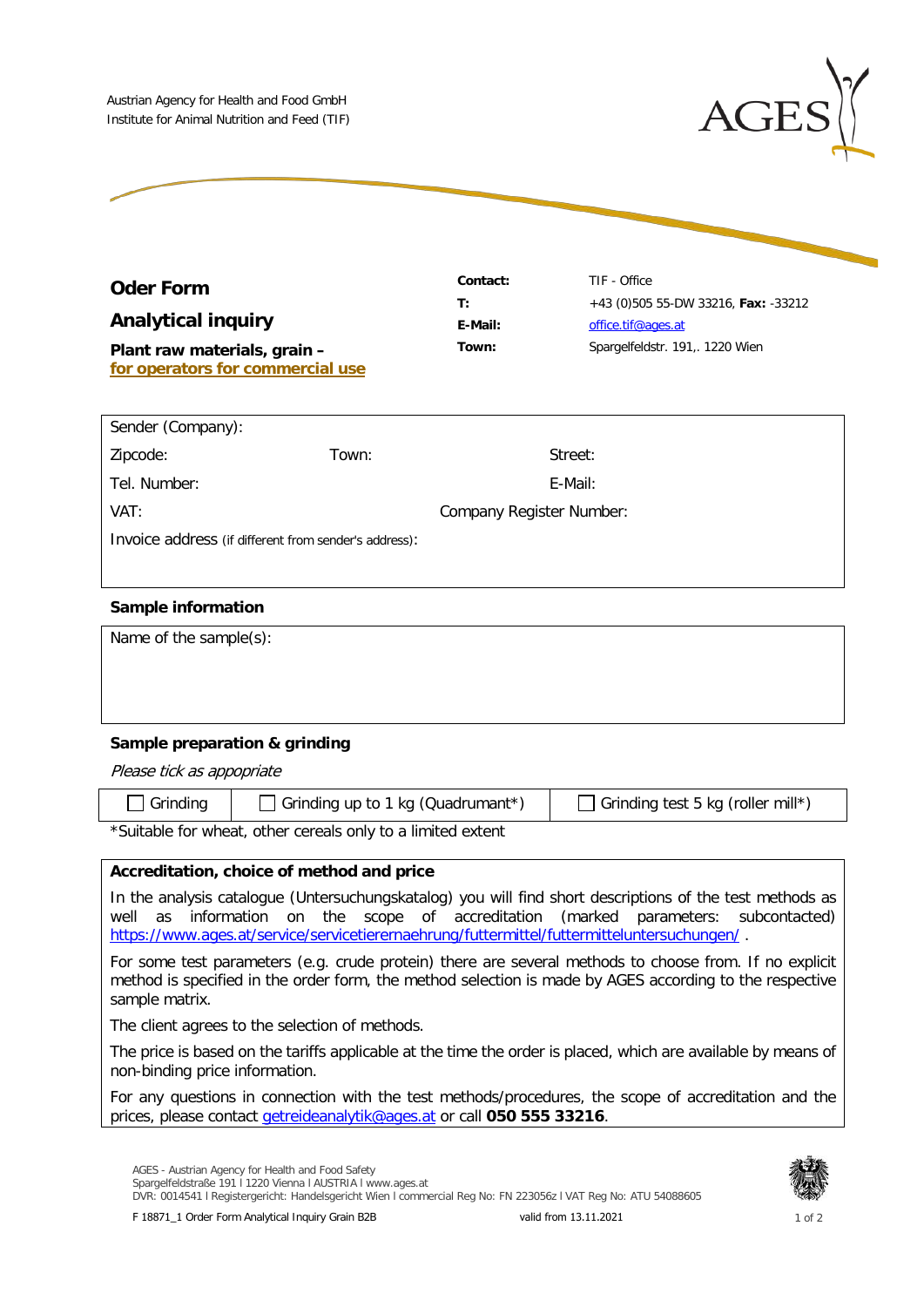

| <b>Ingredients</b>                    |                                                                             |                |                                                |                                     |  |
|---------------------------------------|-----------------------------------------------------------------------------|----------------|------------------------------------------------|-------------------------------------|--|
|                                       | Moisture (according to Brabender)                                           |                | Crude protein (according to Dumas)             |                                     |  |
|                                       | Ash (whole grain or flour ash)                                              |                |                                                |                                     |  |
|                                       | Crude fat (EU 152/2009)                                                     |                | Crude fat in oilseeds (ISO 10565)              |                                     |  |
|                                       | Fatty acids                                                                 |                | Fat by NMR                                     |                                     |  |
|                                       | Crude fibre (EU 152/2009)                                                   |                | Starch (polarimetric)                          |                                     |  |
|                                       | Yellow pigment in durum                                                     |                | other:                                         |                                     |  |
| Screening:                            | NIR-spectroscopy (moisture, protein, ash) parameters depending on corn type |                |                                                |                                     |  |
| <b>Vitamins:</b>                      | Vitamin A                                                                   | Vitamin D3     | $\Box$ Vitamin E                               | other:                              |  |
| <b>Amino acids:</b>                   | Amino acids without Methionine, Cysteine & Tryptophan                       |                |                                                |                                     |  |
|                                       | Tryptophan   Methionine & Cysteine                                          |                | other:                                         |                                     |  |
| Gluten:                               |                                                                             |                |                                                |                                     |  |
|                                       | Sedimentation (according to Zeleny)                                         |                | Wet gluten in flour                            |                                     |  |
|                                       | Wet gluten, gluten index (whole grain)                                      |                |                                                | Wet gluten, gluten index (durum)    |  |
|                                       | other:                                                                      |                |                                                |                                     |  |
|                                       | Rheology & Baking (at least 1 kg flour)                                     |                |                                                |                                     |  |
|                                       | Farinogram                                                                  | Extensogram    |                                                | Alveogram                           |  |
|                                       | Baking test of rolls                                                        | Grain hardness |                                                |                                     |  |
|                                       | other:                                                                      |                |                                                |                                     |  |
| <b>Quality analysis of Grains</b>     |                                                                             |                |                                                |                                     |  |
|                                       | Hectolitre weight (bulk density)                                            |                | Thousand-grain weight                          |                                     |  |
|                                       | Glassiness (EN 15585)                                                       |                | Glassiness (counting method - internal method) |                                     |  |
|                                       | Sorting malting barley                                                      |                |                                                |                                     |  |
| <b>Starch quality &amp; Enzymatic</b> |                                                                             |                |                                                |                                     |  |
|                                       | Falling number                                                              |                | Amylogram                                      |                                     |  |
|                                       | Trypsin inhibitor activity in soy                                           |                |                                                | Amylase- trypsin inhibitor activity |  |
|                                       | other:                                                                      |                |                                                |                                     |  |
| Undesirable substances:               |                                                                             |                |                                                |                                     |  |
|                                       | Dioxin & dioxin-like. PCBs                                                  | Mycotoxins     |                                                |                                     |  |
|                                       | Pesticides                                                                  | Glucosinolates |                                                | other:                              |  |
|                                       |                                                                             |                |                                                |                                     |  |
| Other analysis:                       |                                                                             |                |                                                |                                     |  |
|                                       |                                                                             |                |                                                |                                     |  |

**Parameters** (please tick the desired parameters)

**Notes on the sample/method according to analysis catalogue (Untersuchungskatalog):**

AGES - Austrian Agency for Health and Food Safety Spargelfeldstraße 191 l 1220 Vienna l AUSTRIA l www.ages.at DVR: 0014541 l Registergericht: Handelsgericht Wien l commercial Reg No: FN 223056z l VAT Reg No: ATU 54088605